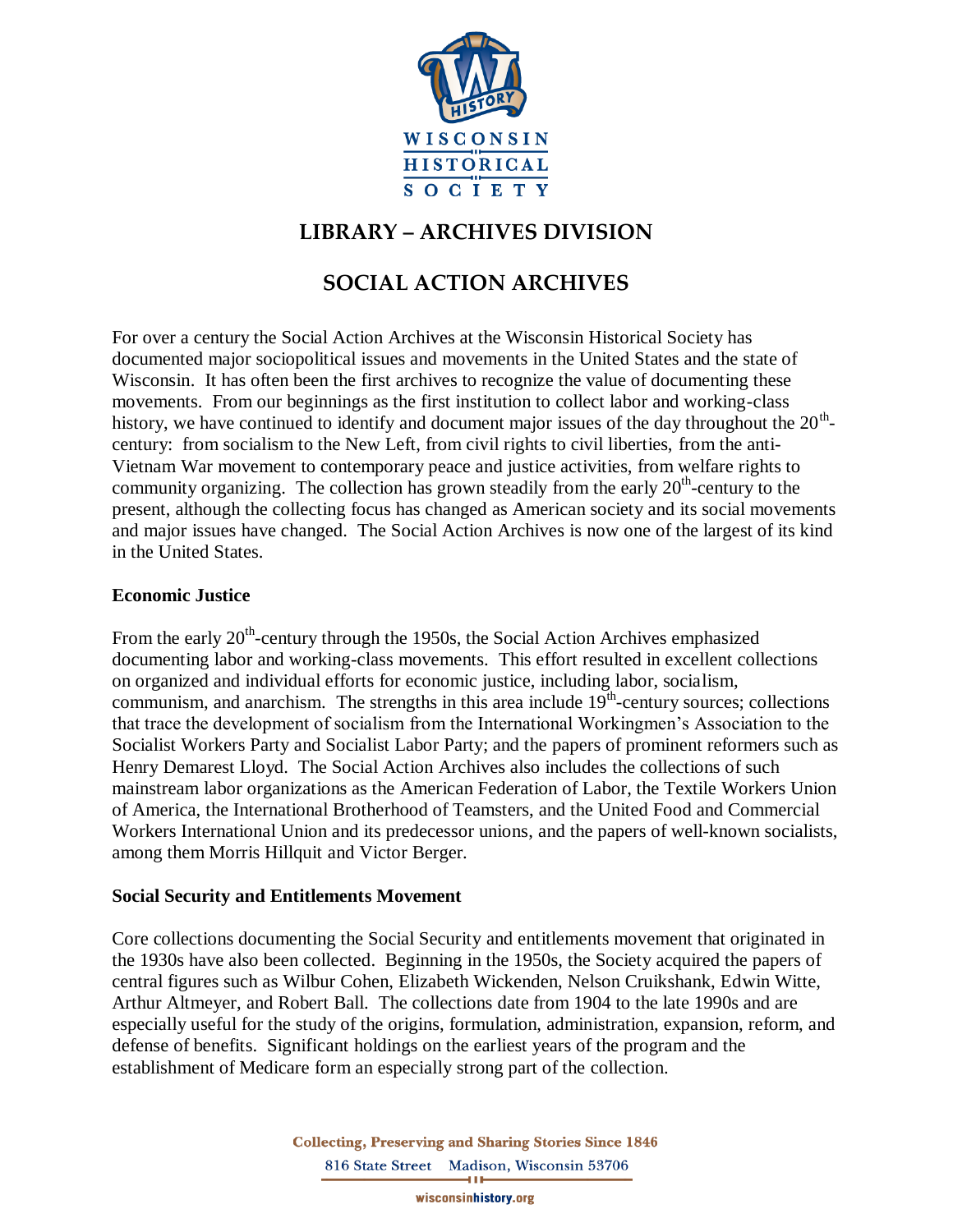## **Civil Rights, Civil Liberties, and Free Speech**

In the early 1960s the Society began to shift to civil rights, civil liberties, and free speech. The civil rights collections primarily date from the 1950s through the 1980s and are particularly strong in the areas of the southern movement, principally Mississippi; national organizations; and Wisconsin. Highlights include extensive materials on the Congress of Racial Equality, civil rights advocates Daisy Bates and Amzie Moore, the Highlander Center, the Mississippi Freedom Democratic Party, 75 Freedom Summer volunteers, the Southern Conference Educational Fund, Carl and Anne Braden, James Dombrowski, and many other lesser-known organizations and activists. The civil liberties and free speech holdings are especially useful for the study of organized efforts to preserve and defend civil rights. They include collections from Alexander Meiklejohn, the Defending Dissent Foundation and its predecessors the National Committee Against Repressive Legislation and the National Committee to Abolish the House Un-American Activities Committee, the Free Speech Movement, and various defense committees. Also available at the Society are a number of collections documenting 1950s and 1960s film industry blacklisting and the Hollywood Ten, which are held by the Wisconsin Center for Film and Theater Research.

## **The Vietnam War, Student Activism, the New Left, and Post-1960s Activism**

As student activism and resistance to the Vietnam War grew, the collection expanded into a wide array of interests and efforts known collectively as "the movement". The anti-Vietnam War movement, student activism, and the New Left are documented in collections such as those of Students for a Democratic Society, the Young Socialist Alliance, the United States Student Association, Fred Halstead, Staughton Lynd, Todd Gitlin and Nanci Hollander, Sidney Peck, various mobilization committees, and many smaller, ad hoc grassroots organizations. As the war ended social action collecting broadened into a variety of other concerns including abortion rights, GI rights and resistance, welfare rights, and community organizing. Highlights in these areas include the collections of George A. Wiley, the founder and executive director of the National Welfare Rights Organization; ACORN; the National Urban Coalition; the GI Civil Liberties Defense Committee; AMEX/Canada; Vietnam Veterans Against the War; and the Women's National Abortion Action Coalition.

#### **Peace and Justice Activism**

More recent collecting has focused on peace and justice activism around the issues of United States policy in Central America in the 1980s, nuclear weapons, and apartheid. Acquisitions include collections from peace activist Brian Willson, Nicaragua Exchange, Tecnica, Nukewatch and anti-nuclear weapons activist Samuel Day, Plowshares Eight activist John Schuchardt, the Alexander Defense Committee, anti-apartheid advocate Prexy Nesbitt, along with many other grassroots efforts, particularly those from Wisconsin.